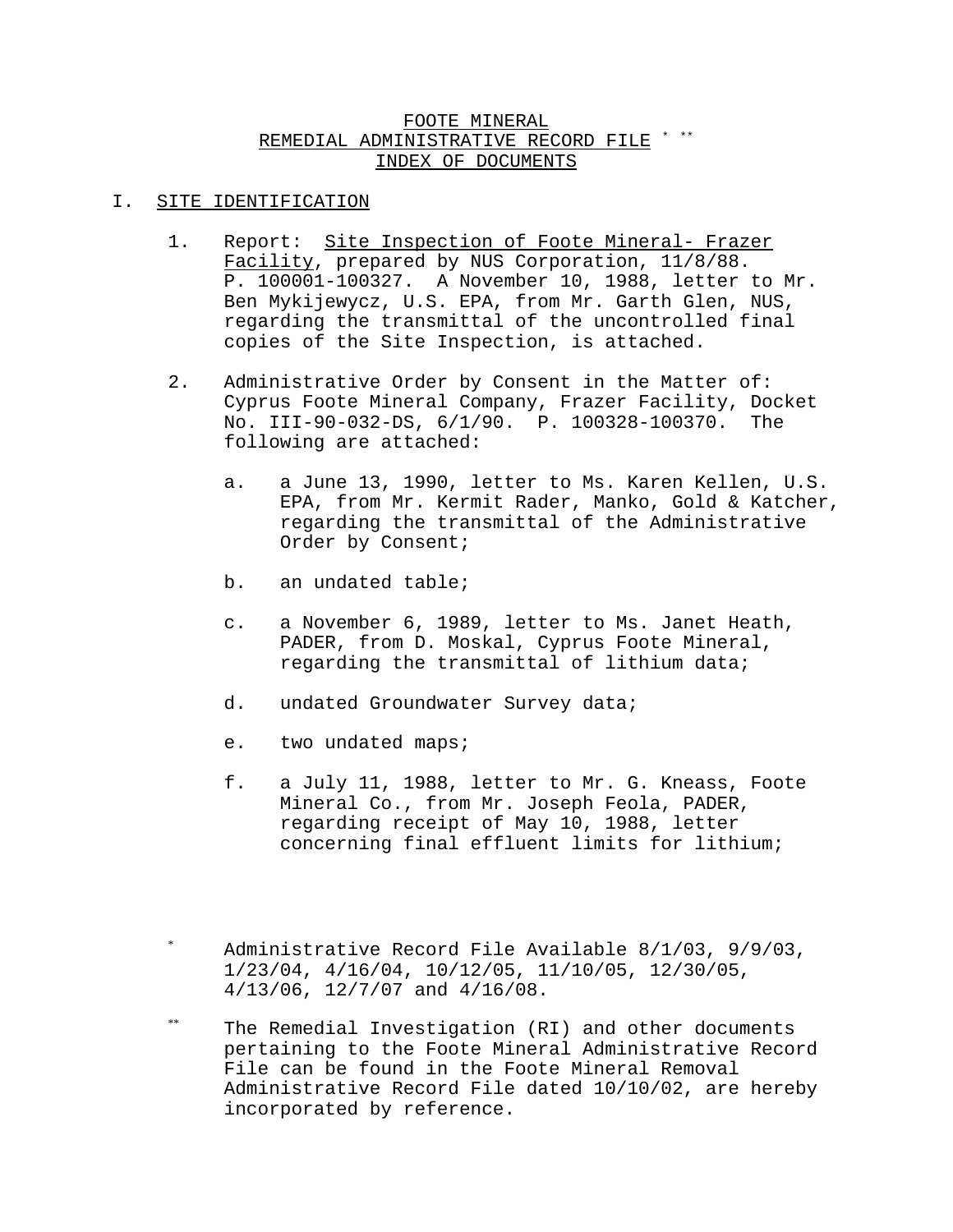- g. a January 20, 1988, memorandum to Mr. Patrick Devitt, Bureau of Water Quality management, from Mr. James Ulanoski, Commonwealth of Pennsylvania, regarding the review of submissions from Foote Mineral Co.;
- h. a January 13, 1998, memorandum to Ms. Carol Sudick, PADER, from Kandiah Sivarajah, Commonwealth of Pennsylvania, regarding suggested water quality criterion developed for lithium;
- i. a January 5, 1998, letter to Kandiah Sivarajah, Commonwealth of Pennsylvania, from Ms. Carol Sudick, PADER, regarding the water quality criterion for lithium;
- j. an undated, well survey criteria.
- 3. Report: Preliminary Assessment for Foote Mineral, Frazer Facility, prepared by Pennsylvania Department of Environmental Resources (PADER), (undated). P. 100371-100431.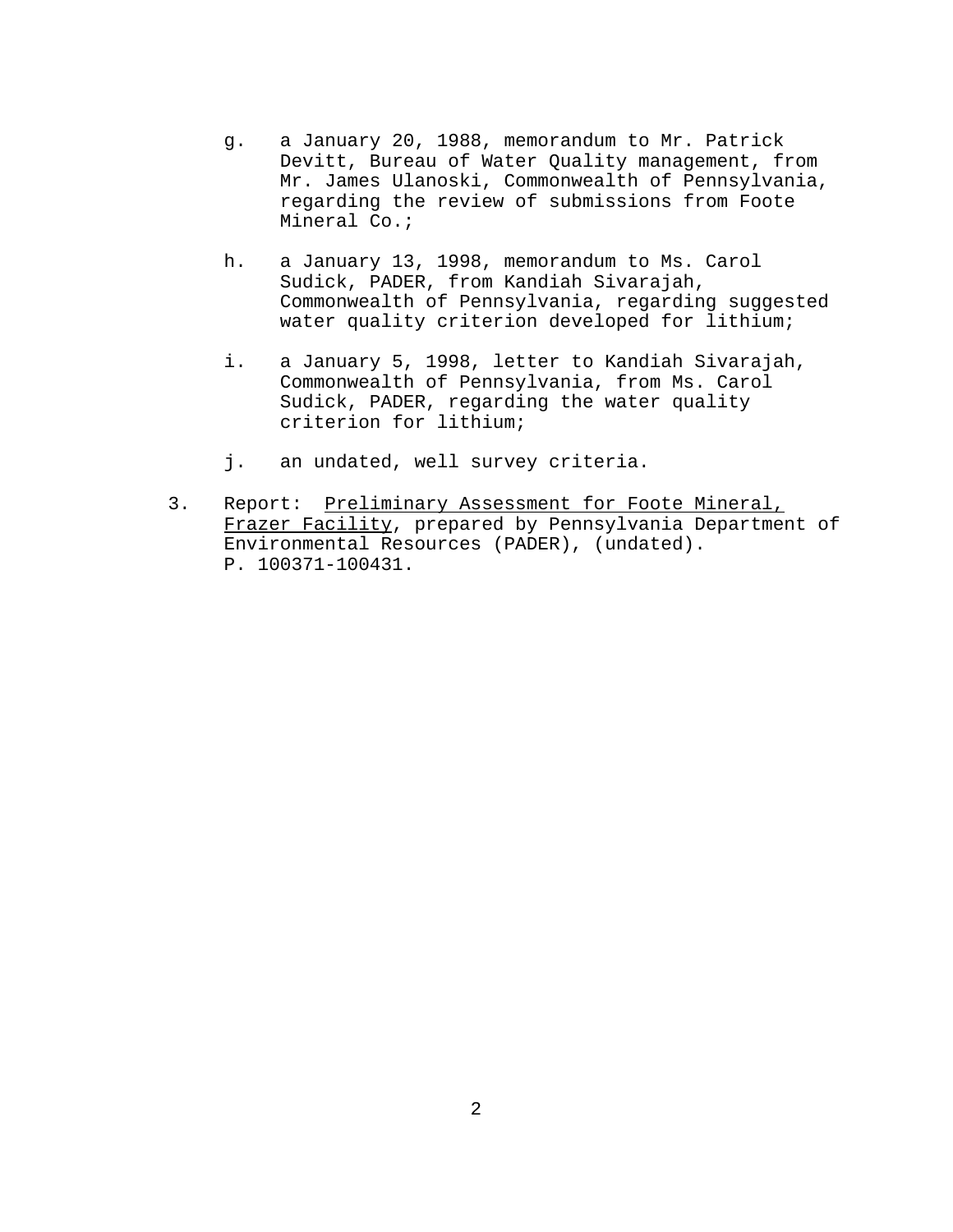# II. REMEDIAL ENFORCEMENT PLANNING

1. Administrative Order by Consent for Remedial Investigation/Feasibility Study in the Matter of: Foote Mineral Company Superfund Site, Docket No. III-94-23-DC, 9/30/96. P. 200001-2000084.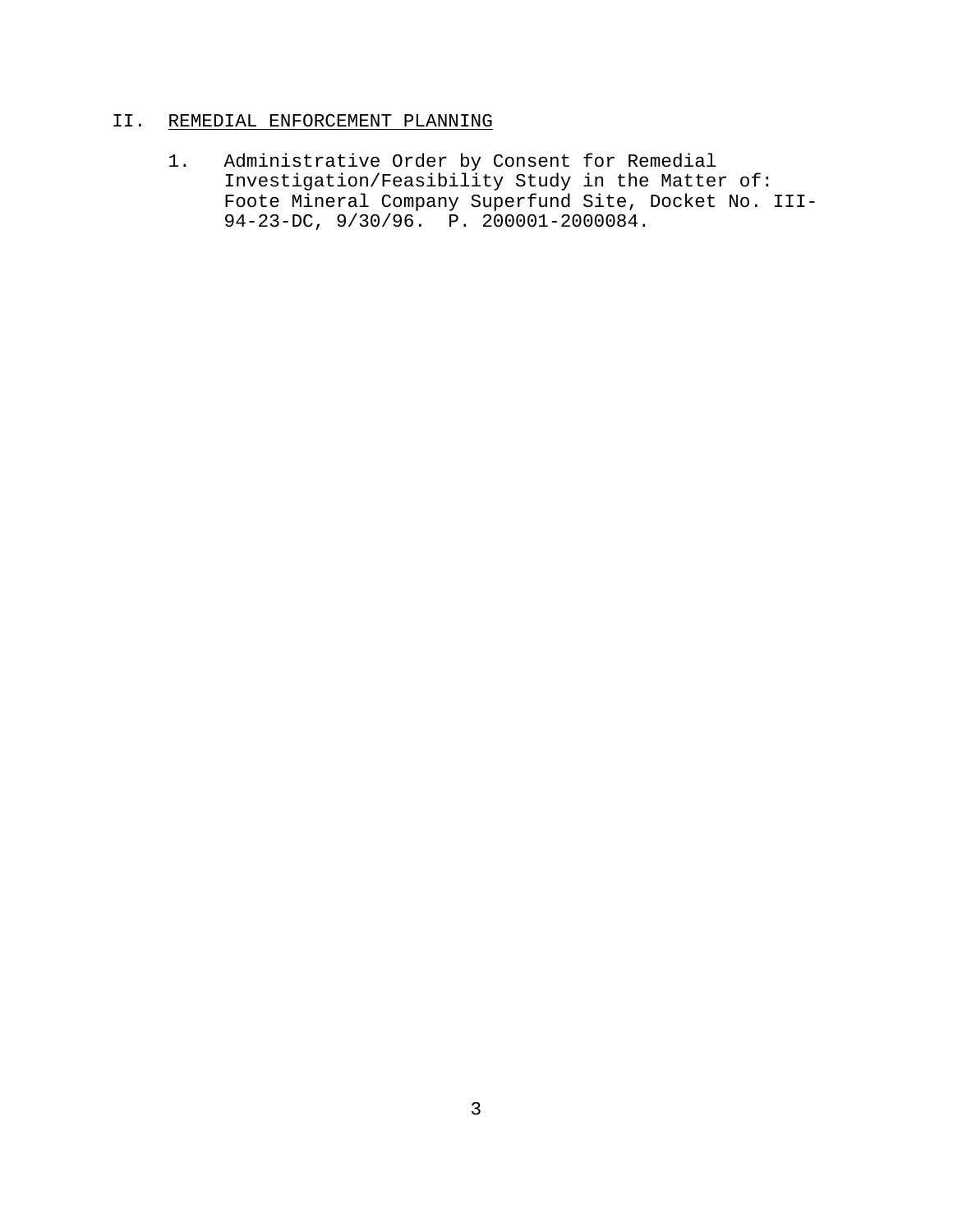### III. REMEDIAL RESPONSE PLANNING

- 1. Report: Remedial Investigation/Feasibility Study Work Plan, Volume I, prepared by ERM, 11/7/95. P. 300001-300146.
- 2. Report: Remedial Investigation/Feasibility Study Work Plan, Volume II, prepared by ERM, 11/7/95. P. 300147-300169.
- 3. Electronic Memorandum to Mr. Jim Feeney, U.S. EPA, from Mr. Andrew Thalheimer, ERM, re: Methodical change for ecological Risk Assessment sampling, 10/27/00. P. 300620-300620.
- 4. Letter to Mr. Stephen Hooper, Chemetall Foote Corporation, and Mr. Ronald Fender, Frazer Exton Development, from Mr. Jim Feeney, U.S. EPA, re: Final comments on Remedial Investigation/Feasibility Study (RI/FS) Reports, 3/23/01. P. 300621-300622.
- 5. Electronic Mail Memorandum to Mr. Jim Feeney, U.S. EPA, from Mr. Andrew Thalheimer, ERM, re: Transmittal of cost estimate for alternative 2A of the Feasibility Study, 5/01/01. P. 300623-300625. The undated cost estimates are attached.
- 6. Memorandum to Mr. Jim Feeney, U.S. EPA, from Mr. Andrew Thalheimer, ERM, re: Response to ground water modeling questions on behalf of Frazer-Exton Development, Inc., 5/9/01. P. 300626-300638.
- 7. Electronic Memorandum to Mr. Jim Feeney, U.S. EPA, from Mr. Andrew Thalheimer, ERM, re: Response to questions concerning May 9, 2001, ERM Memorandum, 6/1/01. P. 300639-300640.
- 8. Report: Phase II Ecological Risk Assessment, Former Cyprus Foote Mineral Facility located in East and West Whiteland Townships, Chester County, PA, prepared by Environmental Resource Management (ERM), 6/8/01. P. 300641-301401.
- 9. Electronic Mail Memorandum to Mr. Jim Feeney, U.S. EPA, from Mr. Andrew Thalheimer, ERM, re: Transmittal of conceptual cost for Alternative "2B" of the Feasibility Study, 7/16/01. P. 301402-301404. The conceptual cost is attached.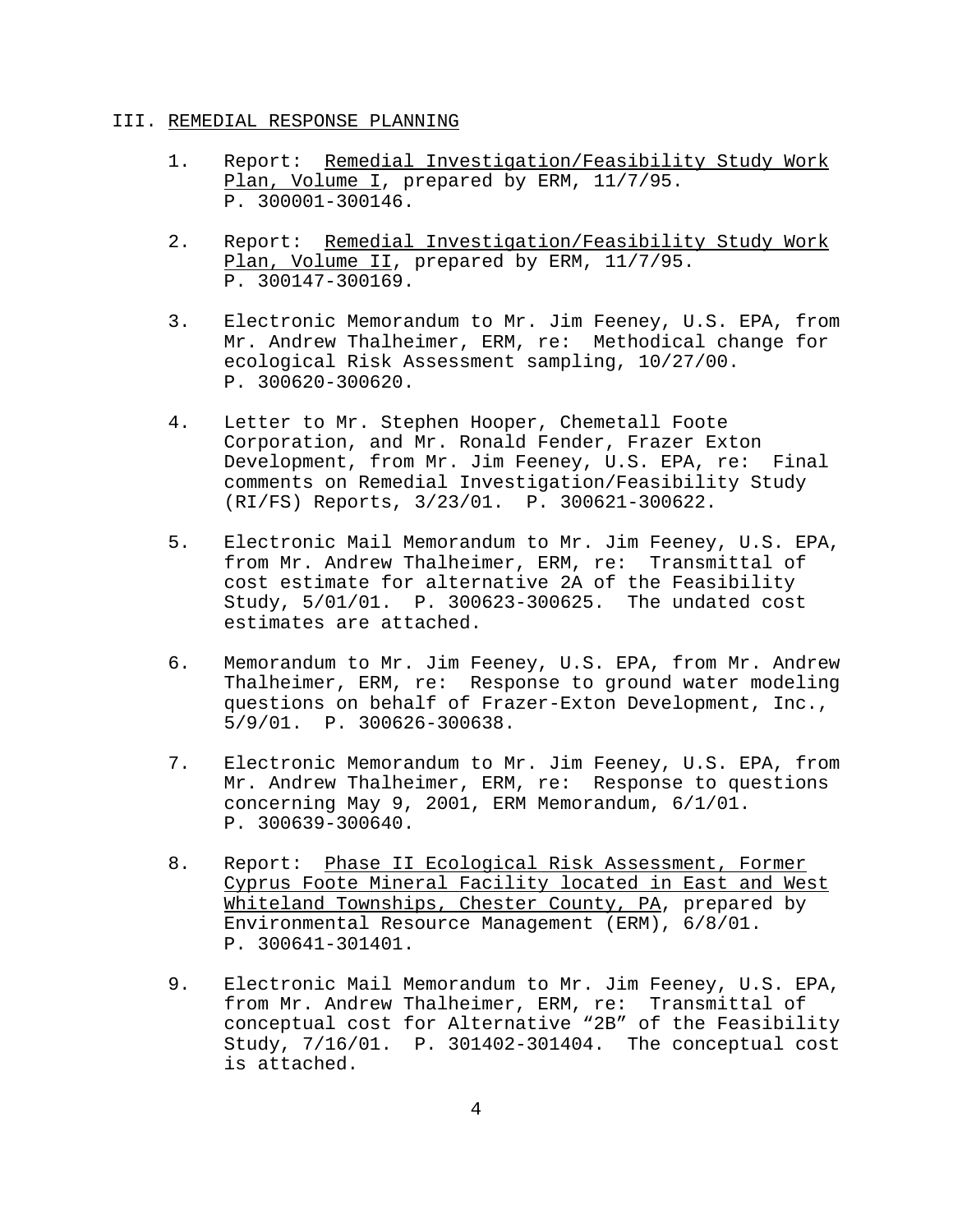- 10. Electronic Memorandum to Mr. Andrew Thalheimer, ERM, from Mr. Jim Feeney, U.S. EPA, re: Possible method of analysis of Bromate sampling, 11/8/01. P. 301405-301405.
- 11. Electronic Memorandum to Mr. Jim Feeney, U.S. EPA, from Ms. Monica Jones, re: Indication that the methods for determination of organic and inorganic compounds in drinking water include two acceptable ion chromatography methods for the bromate analysis, 11/8/01. P. 301406-301406.
- 12. Electronic Memorandum to Mr. Andrew Thalheimer, ERM, from Mr. Jim Feeney, U.S. EPA, re: Indication of EPA preferred method of analysis and evaluation necessary for accepting a lab in relation to bromate sampling, 11/9/01. P. 301407-301408.
- 13. Electronic Memorandum to Mr. Andrew Thalheimer, ERM, from Mr. Jim Feeney, U.S. EPA, re: Answers to questions concerning groundwater sampling, 11/15/01. P. 301409-301409.
- 14. Electronic Memorandum to Mr. Jim Feeney, U.S. EPA, from Mr. Andrew Thalheimer, ERM, re: Transmittal of scope of work for bromate groundwater sampling, 11/27/01. P. 301410-301412. A November 27, 2001, memorandum to Mr. Jim Feeney, U.S. EPA, from Mr. Andrew Thalheimer, ERM, regarding bromate groundwater sampling, is attached.
- 15. Electronic Memorandum to Mr. Jim Feeney, U.S. EPA, from Mr. Andrew Thalheimer, ERM, re: Transmittal of scope of work for bromate groundwater sampling, 11/28/01. P. 301413-301415. A November 27, 2001, memorandum to Mr. Jim Feeney, U.S. EPA, from Mr. Andrew Thalheimer, ERM, regarding bromate groundwater sampling, is attached.
- 16. Letter to Mr. Stephen Hooper, Chemetall Foote Corporation, and Mr. Ronald Fender, Frazer Exton Development, from Mr. James Feeney, U.S. EPA, re: Comments on sampling activities and sampling results, 1/3/02. P. 301416-301418. A May 13, 2002, memorandum to Mr. Jim Feeney, U.S. EPA, from Mr. Bruce Rundell, U.S. EPA, regarding the letter of concerning the occurrence of bromate, is attached.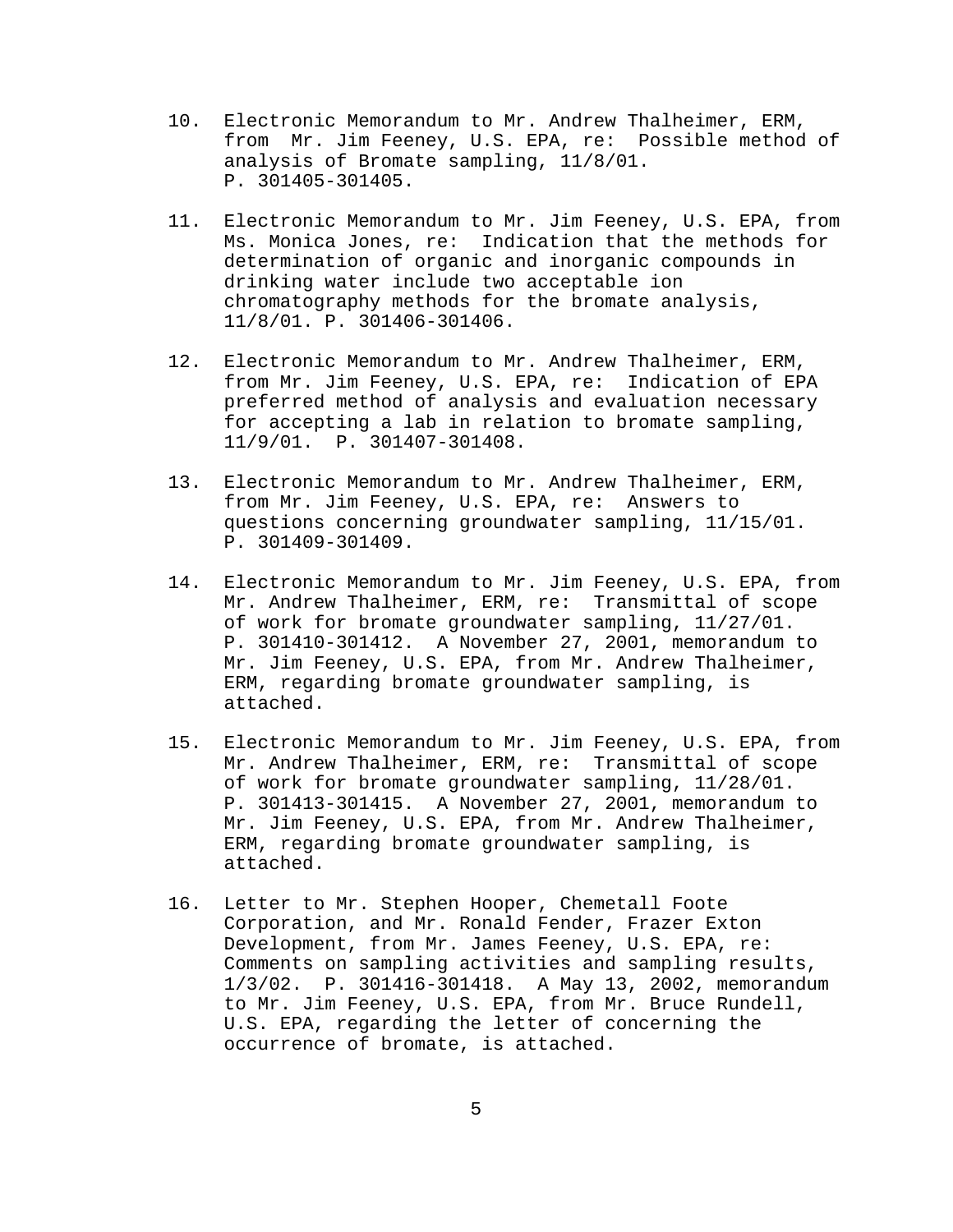- 17. Electronic Memorandum to Mr. Andrew Thalheimer, ERM, from Mr. Jim Feeney, U.S. EPA, re: Restatement of main provisions of supplemental groundwater sampling program, 02/08/02. P. 301419-301419.
- 18. Electronic Memorandum to Mr. Jim Feeney, U.S. EPA, from Mr. Andrew Thalheimer, ERM, re: Notification that Frazer Exton Development has agreed to conduct additional groundwater sampling and bromite analysis, 02/08/02. P. 301420-301420.
- 19. Electronic Memorandum to Mr. Andrew Thalheimer, ERM, from Mr. Jim Feeney, U.S. EPA, re: Information regarding the transportation of the groundwater purge water, 02/15/02. P. 301421-301422.
- 20. Electronic Memorandum to Mr. Andrew Thalheimer, ERM, from Mr. Jim Feeney, U.S. EPA, re: Request that Frazer Exton Development include off property well Res-17 in the sampling event, 02/21/02. P. 301423-301423.
- 21. Letter to Mr. Jim Feeney, U.S. EPA, from Mr. Andrew Thalheimer, ERM, re: ERM analysis of groundwater samples for bromite analysis, 4/19/02. P. 301424-301451. The following are attached:
	- a. an undated analytical results for groundwater table;
	- b. two undated maps;
	- c. an undated chart titled "bromate and lithium concentrations along the fault line";
	- d. a February 11, 2002, letter to Mr. Jim Feeney, U.S. EPA, from Mr. Andrew Thalheimer, ERM, regarding additional groundwater testing;
	- e. a December 24, 2001, memorandum to Mr. Jim Feeney, U.S. EPA, from Mr. Andrew Thalheimer, ERM, regarding bromate groundwater sampling;
	- f. an undated chart titled "Dilution Phenomenon in Groundwater";
	- g. a November 27, 2001, memorandum to Mr. Jim Feeney, U.S. EPA, from Mr. Andrew Thalheimer, ERM, regarding bromate groundwater sampling.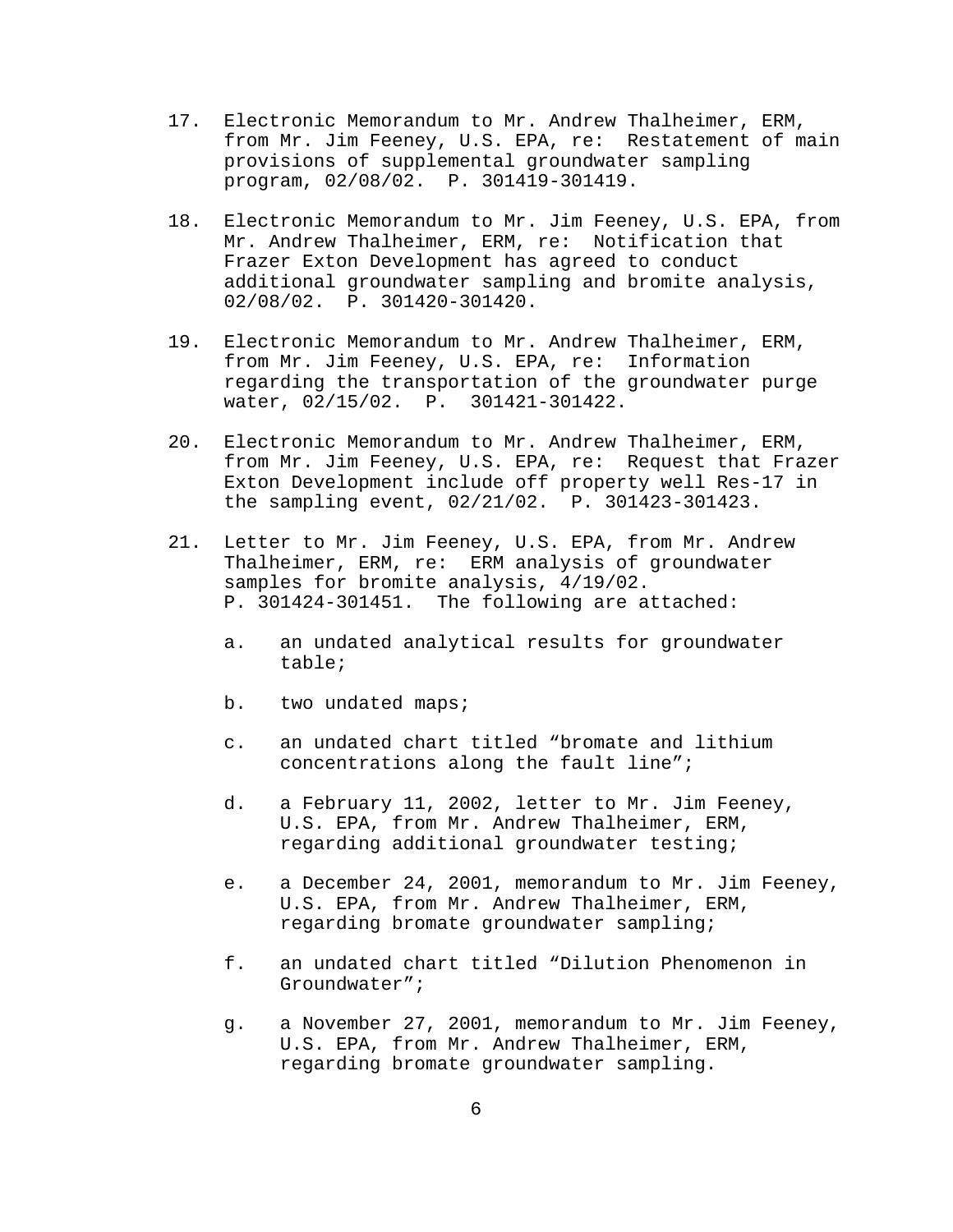- 22. Electronic Mail Memorandum to Mr. Jim Feeney, U.S. EPA, from Ms. Pat Sosinski, U.S. EPA, re: Response to Mr Feeney's electronic mail memorandum providing background information about the Site, and noting the discovery of bromate in the water supply, 5/10/02. P. 301452-301453.
- 23. Electronic Mail Memorandum to Mr. Jim Feeney, U.S. EPA, from Ms. Pat Sosinski, U.S. EPA, re: Answers to questions surrounding bromide-to-bromate and bromate-to -bromide reactions, 5/10/02. P. 301454-301454.
- 24. Electronic Mail Memorandum to Mr. Jim Feeney, U.S. EPA, from Ms. Pat Sosinski, U.S. EPA, re: Response to further observations by Mr. Feeney concerning bromideto-bromate conversions, 5/10/02. P. 301455-301456.
- 25. Memorandum to Mr. James Feeney, U.S. EPA, from Mr. Bruce Rundell, U.S. EPA, re: Hydrological review of letter describing potential sources of Bromate around the site, and repudiation that sources other than the site can be identified, 5/13/02. P. 301457-301457.
- 26. Electronic Mail Memorandum to Mr. Jim Feeney, U.S. EPA, from Ms. Pat Sosinski, U.S. EPA, re: Information relating to the Bromate question, 5/15/02. P. 301458- 301458.
- 27. Letter to Mr. Stephen Hooper, Chemetall Foote Corporation, and Mr. Ronald Fender, Frazer Exton Development, L.P., from Mr. James Feeney, U.S. EPA, re: EPA comments on data from contractor's sampling events to identify sources of Bromate in the Chester Valley Well, 5/21/02. P. 301459-301461.
- 28. Letter to Mr. Stephen Hooper, Chemetall Foote Corporation, and Mr. Ronald Fender, Frazer Exton Development, L.P., from Mr. Jim Feeney, U.S. EPA, re: Comments on Frazer Exton Development's remediation activities, including request for them to submit an amendment to the Feasibility Study, 6/11/02. P. 301462-301464.
- 29. Report: Soil Sampling and Analysis Plan, Former Cyprus Foote Mineral Facility, East and West Whiteland Townships, Pennsylvania, prepared by ERM, 6/27/02. P. 301465-301473.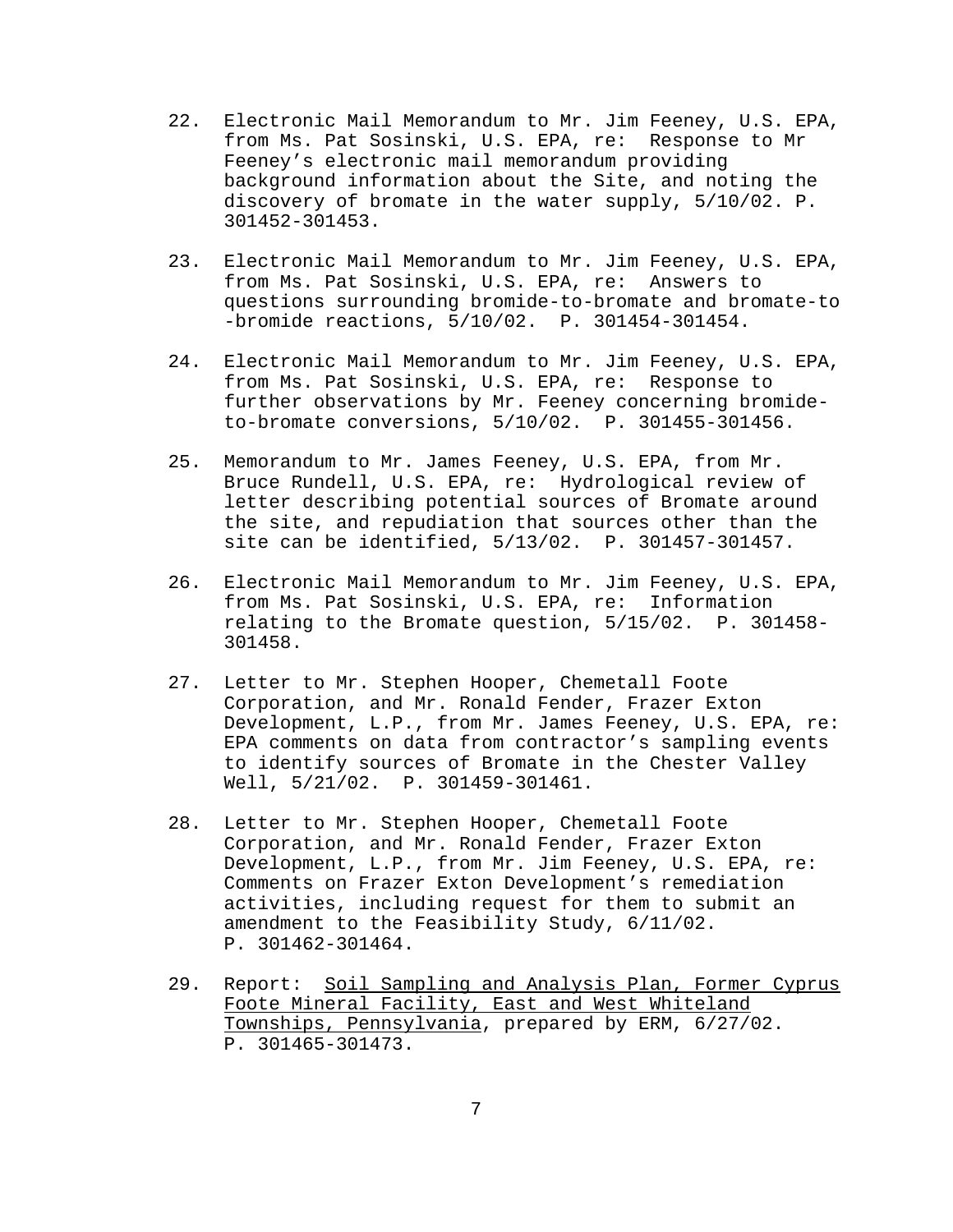- 30. Electronic Mail Memorandum to Mr. Andrew Thalheimer, ERM, from Mr. Jim Feeney, U.S. EPA, re: Communication that the Soil Sampling and Analysis Plan, as revised June 27, 2002, is approved, 7/01/02. P. 301474-301474.
- 31. Report: Ground Water Sampling and Analysis Plan, Former Cyprus Foote Mineral Facility, East and West Whiteland Townships, Pennsylvania, prepared by ERM, 7/1/02. P. 301475-301485.
- 32. Electronic Mail Memorandum to Mr. Jim Feeney, U.S. EPA, from Mr. Andrew Thalheimer, ERM, re: Transmittal of table with validated data from the Spring 2000 residential well sampling event, 7/11/02. P. 301486-301486. The undated table is attached.
- 33. Electronic Mail Memorandum to Mr. Andrew Thalheimer, ERM, from Mr. Jim Feeney, U.S. EPA, re: Acknowledgment of receipt of memo concerning procedures for the soil sampling to be conducted on Friday July 12, 2002, and receipt of the responses to the Ground Water Sampling Plan, 7/11/02. P. 301488-301489. A July 10, 2002, electronic mail memorandum to Mr. Jim Feeney, U.S. EPA, from Mr. Andrew Thalheimer, ERM, summarizing the July 3, 2002, meeting regarding the Ground Water Sampling and Analysis Plan, is attached.
- 34. Electronic Mail Memorandum to Mr. Michael Elovitz, U.S. EPA, from Mr. Jim Feeney, U.S. EPA, re: Comments on Lithium Bromide at the Site, 7/26/02. P. 301490- 301490.
- 35. Electronic Mail Memorandum to Mr. Michael Elovitz. U.S. EPA, from Mr. Jim Feeney, U.S. EPA, re: Corrected information from previous comments by Mr. Feeney concerning production of Lithium Bromide at the Site, 7/29/02. P. 301491-301491.
- 36. Electronic Mail Memorandum to Mr. Andrew Thalheimer, ERM, from Mr. Jim Feeney, U.S. EPA, re: Notification that Mr. Feeney will be sending the link to Region 3 Risk-Based Concentration Tables as well as a hard copy of the Region 3 Hazard Evaluation Handbook, 7/29/02. P. 301492-301492.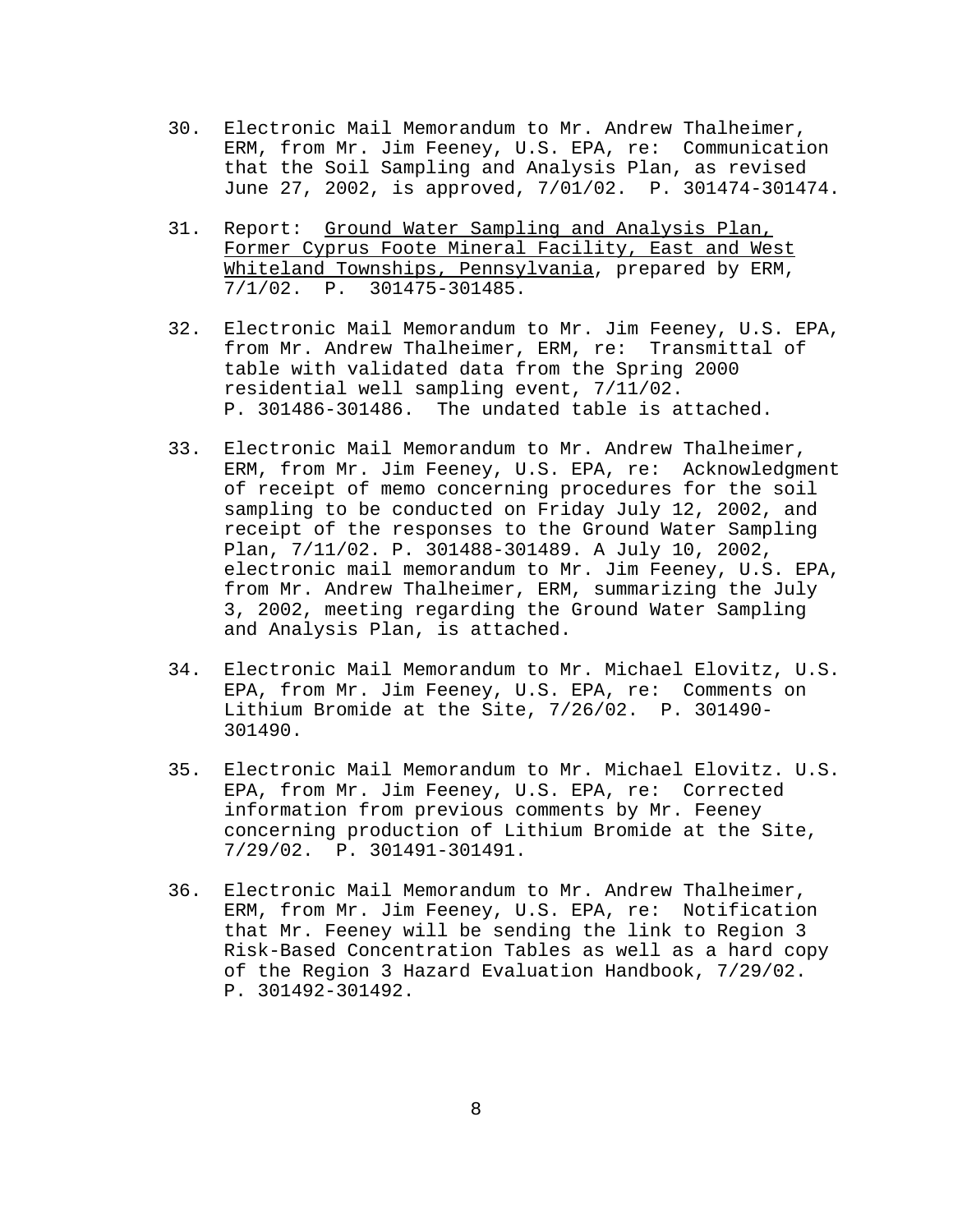- 37. Electronic Mail Memorandum to Mr. Jim Feeney, U.S. EPA, from Mr. Andrew Thalheimer, ERM, re: Transmittal of tables listing validated soil and ground water results from recent sampling events, 8/26/02. P. 301493- 301495. The undated tables are attached.
- 38. Electronic Mail Memorandum to Mr. Andrew Thalheimer, ERM, from Mr. Jim Feeney, U.S. EPA, re: Acknowledgment of receipt of scope of work for additional well sampling and request for confirmation of which method was used to analyze chromium in the July 2002 sampling and analysis plan, 8/29/02. P. 301496-301496.
- 39. Report: Feasibility Study Amendment For Operable Unit OU-1, Former Cyprus Foote Mineral Facility, East and West Whiteland Townships, Chester County, Pennsylvania, prepared by ERM, 9/20/02. P. 301497-301538.
- 40. Electronic Mail Memorandum to Mr. Michael Elovitz, U.S. EPA, from Mr. Jim Feeney, U.S. EPA, re: Comments on possible sources of Bromate, 09/25/02. P. 301539- 301539.
- 41. Report: Response Action Plan, Former Cyprus Foote Mineral Site, East and West Whiteland Townships, Chester County, Pennsylvania, 10/22/02. P. 301540- 301566.
- 42. Memorandum to Mr. Jim Feeney, U.S. EPA, from Ms. Jennifer Hubbard, U.S. EPA, re: Assessment of risks at Residential Wells at the Site, and transmittal of results from sampling, 10/31/02. P. 301567-301576. The results are attached.
- 43. Memorandum to Mr. Jim Feeney, U.S. EPA, from Ms. Jennifer Hubbard, U.S. EPA, re: Comments on Assessment of Dermal Risks at Residential Wells, 11/13/02. P. 301577-301579.
- 44. Electronic Mail Memorandum to Mr. Jim Feeney, U.S. EPA, from Mr. Andrew Thalheimer, ERM, re: Transmittal of validated results from sampling conducted in September, 11/26/02. P. 301580-301581. The results are attached.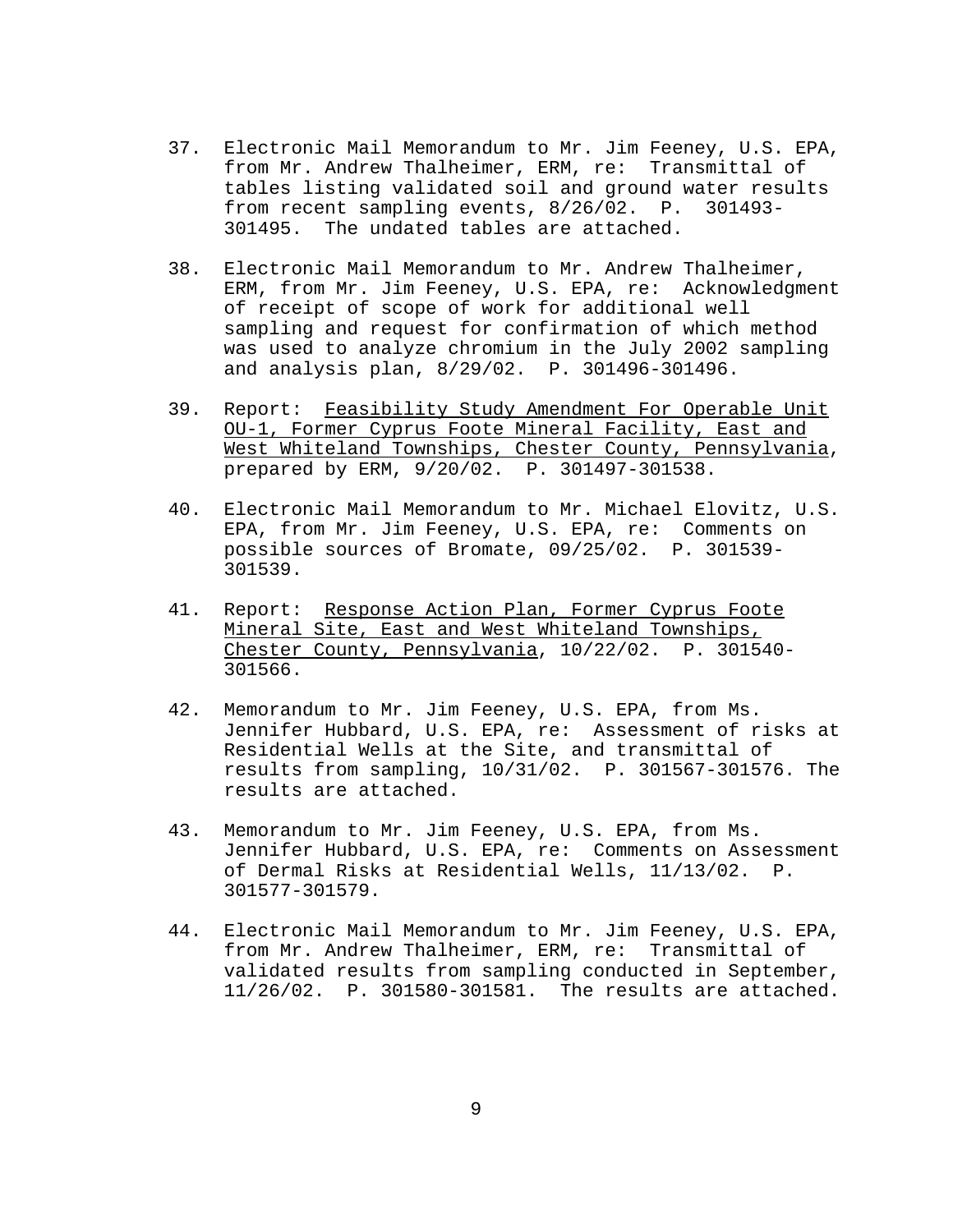- 45. Electronic Mail Memorandum to Mr. Andrew Thalheimer, ERM, from Mr. Jim Feeney, U.S. EPA, re: Comments on sampling results from wells, 11/26/02. P. 301582- 301584. An undated list of results and an undated graph entitled, "Li/Bro3 Ratio away from Site," are attached.
- 46. Memorandum to Mr. Arnon Garonzik and Mr. Jack Loew, Frazer Exton Development, L.P., from Mr. Andrew Thalheimer, ERM, re: Comments on Lithium/Bromate correlation in groundwater, 12/13/02. P. 301585- 301587. An undated table entitled, Lithium/Bromate Correlation Evaluation", is attached.
- 47. Electronic Mail Memorandum to Mr. Michael Elovitz, U.S. EPA, from Mr. Jim Feeney, U.S. EPA, re: Comments on the Feasibility Study Alternative, 01/09/03. P. 301588-301588.
- 48. Electronic Mail Memorandum to Mr. Michael Elovitz, U.S. EPA, from Mr. Jim Feeney, U.S. EPA, re: Comments on PRPs evaluation of ph and potential Bromate chemistry at the Site, 1/10/03. P. 301589-301589.
- 49. Letter to Mr. Stephen Hooper, Chemetall Foote Corporation, and Mr. Arnon Garonzik, Frazer Exton Development, L.P., from Mr. Jim Feeney, U.S. EPA, re: Approval of Remedial Investigation and Feasibility Studies, 1/17/03. P. 301590-301591.
- 50. Letter to Mr, Arnon Garonzik, Frazer Exton Development, L.P., from Mr. Jim Feeney, U.S. EPA, re: Comments on Lithium/Bromate Correlation from well sampling data, 1/17/03. P. 301592-301593.
- 51. Electronic Mail Memorandum to Mr. Andrew Thalheimer, ERM, from Mr. Jim Feeney, U.S. EPA, re: Acknowledgment of reception of ERMs determination that the drought is over and that groundwater sampling can be conducted, 1/17/03. P. 301594-301595.
- 52. Memorandum to Mr. Arnon Garonzik and Mr. Jack Loew, Frazer Exton Development, L.P., from Mr. Andrew Thalheimer, ERM, re: Summarization of sampling activities and groundwater results, 3/14/03. P. 301596-301604.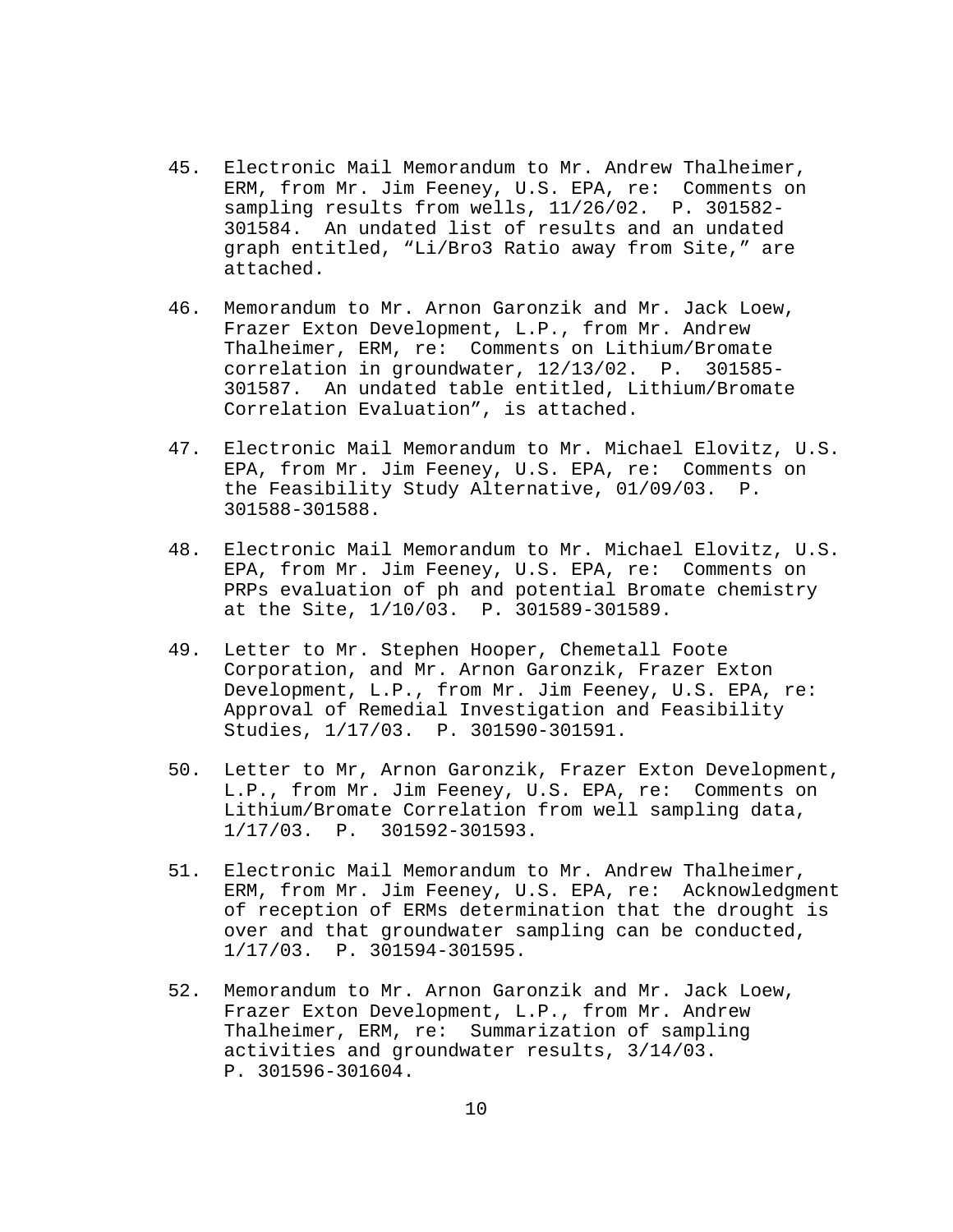- 53. Electronic Mail Memorandum to Mr. Michael Elovitz, U.S. EPA, from Mr. Jim Feeney, U.S. EPA, re: Comments on Bromate and Bromide at the site, 4/22/03. P. 301605- 301605.
- 54. Electronic Mail Memorandum to Mr. Michael Elovitz, U.S. EPA, from Mr. Jim Feeney, U.S. EPA, re: Comments on groundwater sampling at the site, 5/9/03. P. 301606- 301606.
- 55. Electronic Mail Memorandum to Mr. Jim Feeney, U.S. EPA, from Mr. Andrew Thalheimer, ERM, re: Response to previous electronic mail memorandum concerning groundwater sampling issues, 5/27/03. P. 301607- 301609. The May 16, 2003, electronic mail memorandum to Mr. Andrew Thalheimer, ERM, from Mr. Jim Feeney, U.S. EPA, is attached.
- 56. Electronic Mail Memorandum to Mr. Michael Elovitz, U.S. EPA, from Mr. Jim Feeney, U.S. EPA, re: Response to comments on groundwater sampling, 5/29/03. P. 301610- 301612.
- 57. Electronic Mail Memorandum to Mr. Andrew Thalheimer, ERM, from Mr. Jim Feeney, U.S. EPA, re: Comments on evaluating the South Quarry contamination, 5/30/03. P. 301613-301613.
- 58. Electronic Mail Memorandum to Mr. Jim Feeney, U.S. EPA, from Ms. Pat Sosinski, U.S. EPA re: Information on Bromate and Bromide in soils, 6/9/03. P. 301614- 301614.
- 59. Electronic Mail Memorandum to Mr. Andrew Thalheimer, ERM, from Mr. Jim Feeney, U.S. EPA, re: Comments on scope of work for evaluating bromate in the South Quarry of the Site, 6/25/03. P. 301615-301618.
- 60. Electronic Mail Memorandum to Mr. Andrew Thalheimer, ERM, from Mr. Jim Feeney, U.S. EPA, re: Comments and questions at the Site, 6/26/03. P. 301619-301620.
- 61. Memorandum to File, from Mr. Jim Feeney, U.S. EPA, re: Summarization of discussions held among EPA personnel concerning behavior and migration of bromate at the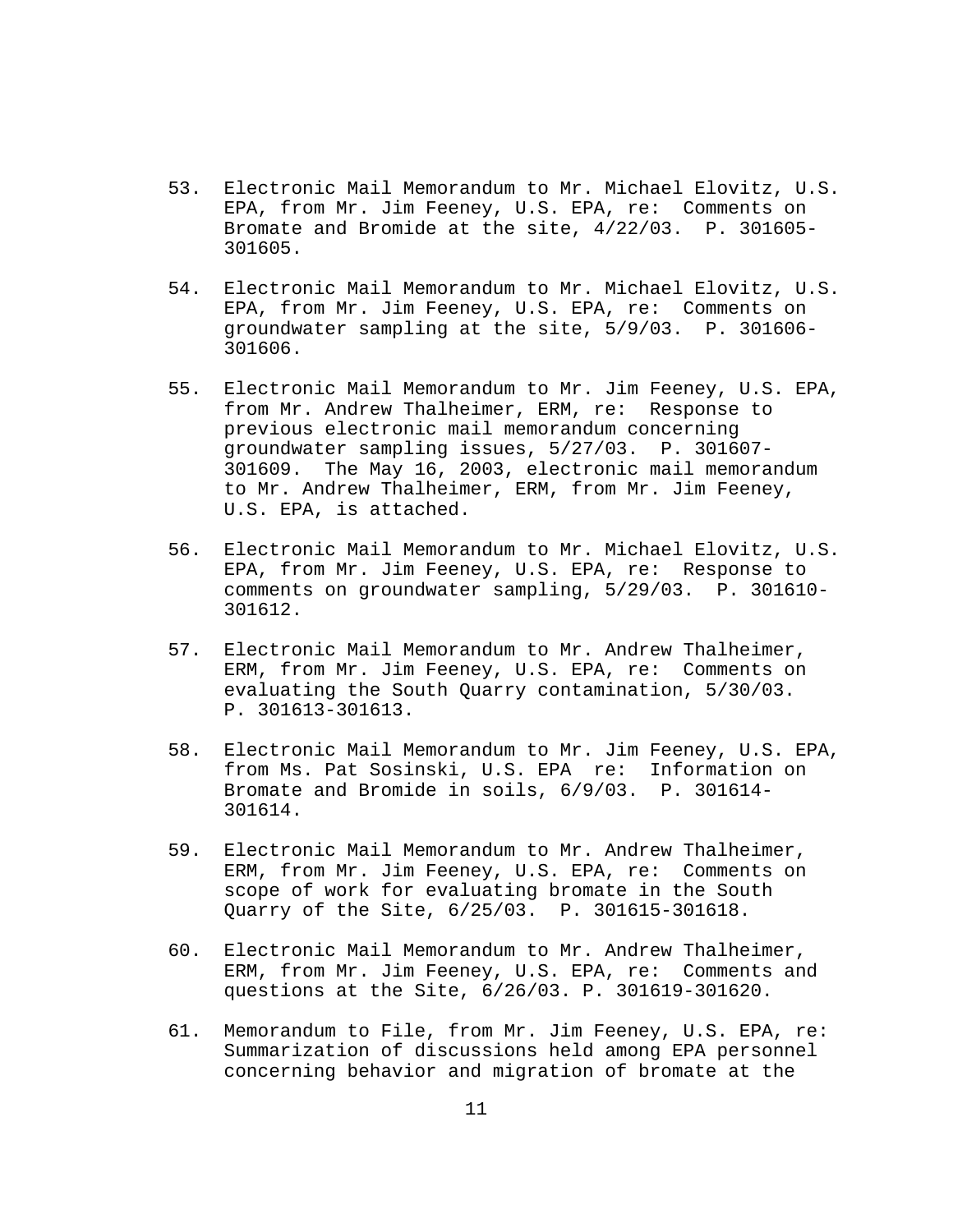site, 07/24/03. P. 301621-301625. A document entitled, "Results from January 2003," is attached.

- 62. U.S. EPA Proposed Plan, Foote Mineral Co., East Whiteland, PA, 8/1/03. P. 301626-301666.
- 63. Report entitled, "Foote Mineral Co. Superfund Site, this binder contains information collected to evaluate the available history and potential for residual radioactive contamination at this site," prepared by U.S. EPA, 1/12/04. P. 301667-301985.
- 64. Update of the binder of information concerning radioactivity at the site, prepared by U.S. EPA, 2/27/04. P. 301986-302004.
- 65. Report: South Quarry Investigation Report, Former Cyprus Foote Mineral Facility, East and West Whiteland Townships, Chester County, Pennsylvania, prepared by Environmental Resources Management, 12/17/03. P. 302005-302097.
- 66. Electronic memorandum to Mr. Jim Feeney, U.S. EPA, from Ms. Wendy Smith, U.S. EPA, re: Resident refusal to subscribe to public water system, 3/4/04. P. 302098- 302098.
- 67. Report: Supplemental Radiation Investigation Report, Former Cyprus Foote Mineral Facility, East Whiteland Township, Chester County, Pennsylvania, prepared by Environmental Resources Management, 3/10/04. P. 302099-302176.
- 68. Report: Second Feasibility Study Amendment, Former Cyprus Foote Mineral Facility, East Whiteland Township, Pennsylvania, prepared by Environmental Resources Management, 6/3/04. P. 302177-302209.
- 69. Letter to Mr. James Feeney, U.S. EPA, from Mr. Andrew Thalheimer, Environmental Resources Management, re: Concern raised by East Whiteland Township's environmental consultant and human health risks, 8/11/04. P. 302210-302213. Undated tables are attached.
- 70. Letter to Mr. James Feeney, U.S. EPA, from Mr. Kristopher Saum, Environmental Resources Management,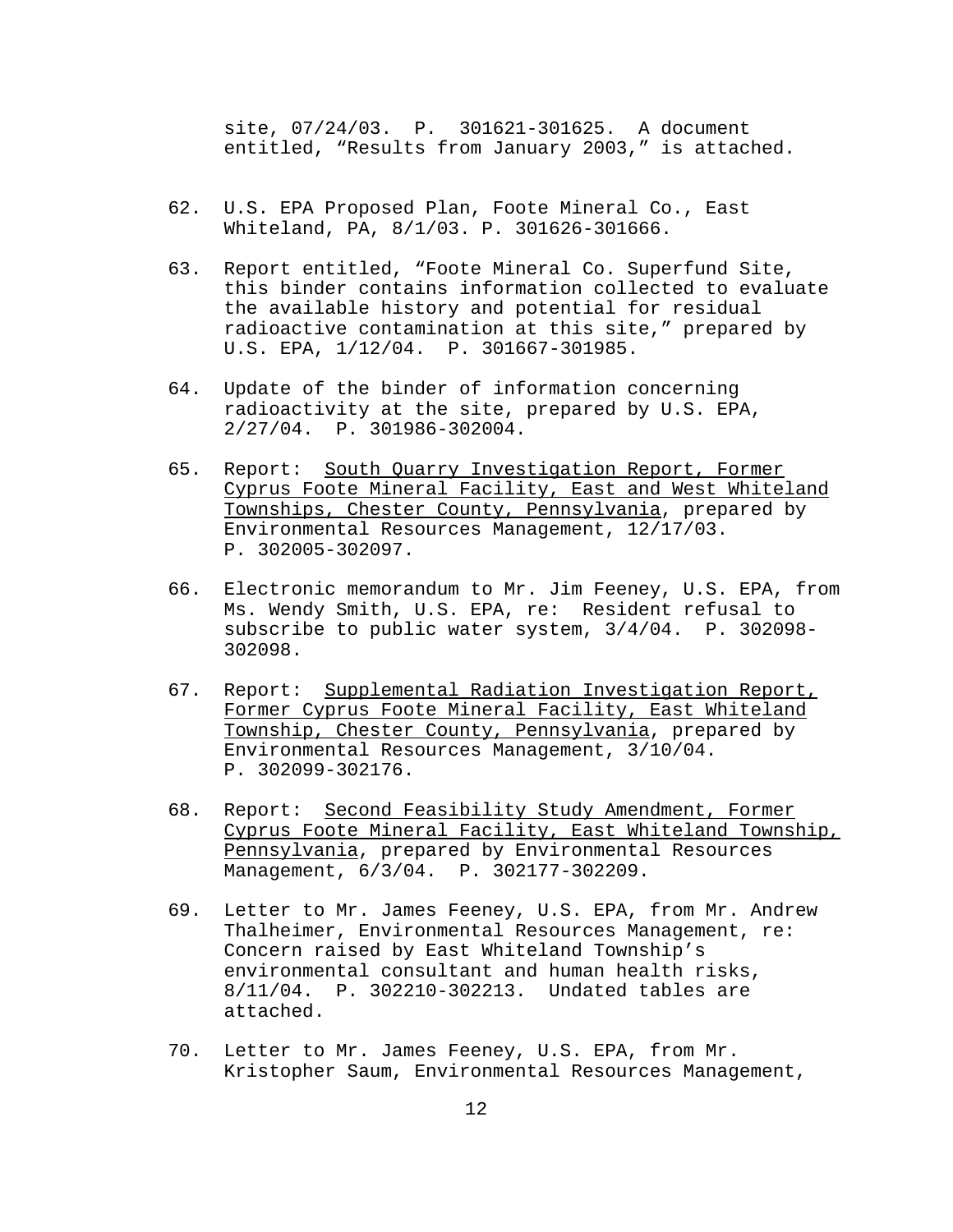re: Technical Report, Cyprus Foote Mineral Facility, South Bacton Hill Road, East Whiteland Township, Pennsylvania, 9/15/04. P. 302214-302219.

- 71. Letter to Mr. Arnon Garonzik, Frazer Exton Development LLC, from Mr. Mark McNeilly, Golder Associates, Inc., re: Summary of evaluated in-situ stabilization alternatives, 12/10/04. P. 302220-302228.
- 72. Letter to Mr. Arnon Garonzik, Frazer Exton Development LLC, from Mr. Mark McNeilly, Golder Associates Inc., re: Proposal for pre-design investigation services and south quarry in-situ soil stabilization alternatives, 1/7/05. P. 302229-302238. January 2005 tables and map are attached.
- 73. Report: Feasibility Study Amendment No. 3, Former Cyprus Foote Mineral Facility, East Whiteland Township, Chester County, Pennsylvania, prepared by Golder Associates Inc., 3/31/05. P. 302239-302283.
- 74. Memorandum to Mr. David Reisman, ETSC, from Mr. Edward Bates, re: Comments on summary of evaluated in-situ stabilization alternatives, Feasibility Study Amendment No. 3 and proposal for pre-design investigation services, 4/26/05. P. 302284-302287.
- 75. Letter to Mr. Arnon Garonzik, Frazer Exton Development LLC, from Mr. Mark McNeilly, Golder Associates Inc., re: South Quarry Pre-Design Investigation Report, Foote Mineral Site, U.S. EPA Region III, EPA ID#PAD077087989, East Whiteland Township, Chester County, Pennsylvania, 6/14/05. P. 302288-302359.
- 76. Report: Evaluation of Hydrogeology and Ground-Water Flow and Transport at the Foote Mineral Company Superfund Site, East and West Whiteland Townships, Chester County, Pennsylvania, prepared by U.S. Geological Survey, undated. P. 302360-302391. An August 1, 2005 cover letter to Mr. James Feeney, U.S. EPA, from Mr. Dennis Risser, U.S. Geological Survey, is attached.
- 77. 2005 Proposed Plan, Foote Mineral Superfund Site, 10/05. P. 302392-302441.
- 78. Record of Decision, Foote Mineral Co. Superfund Site,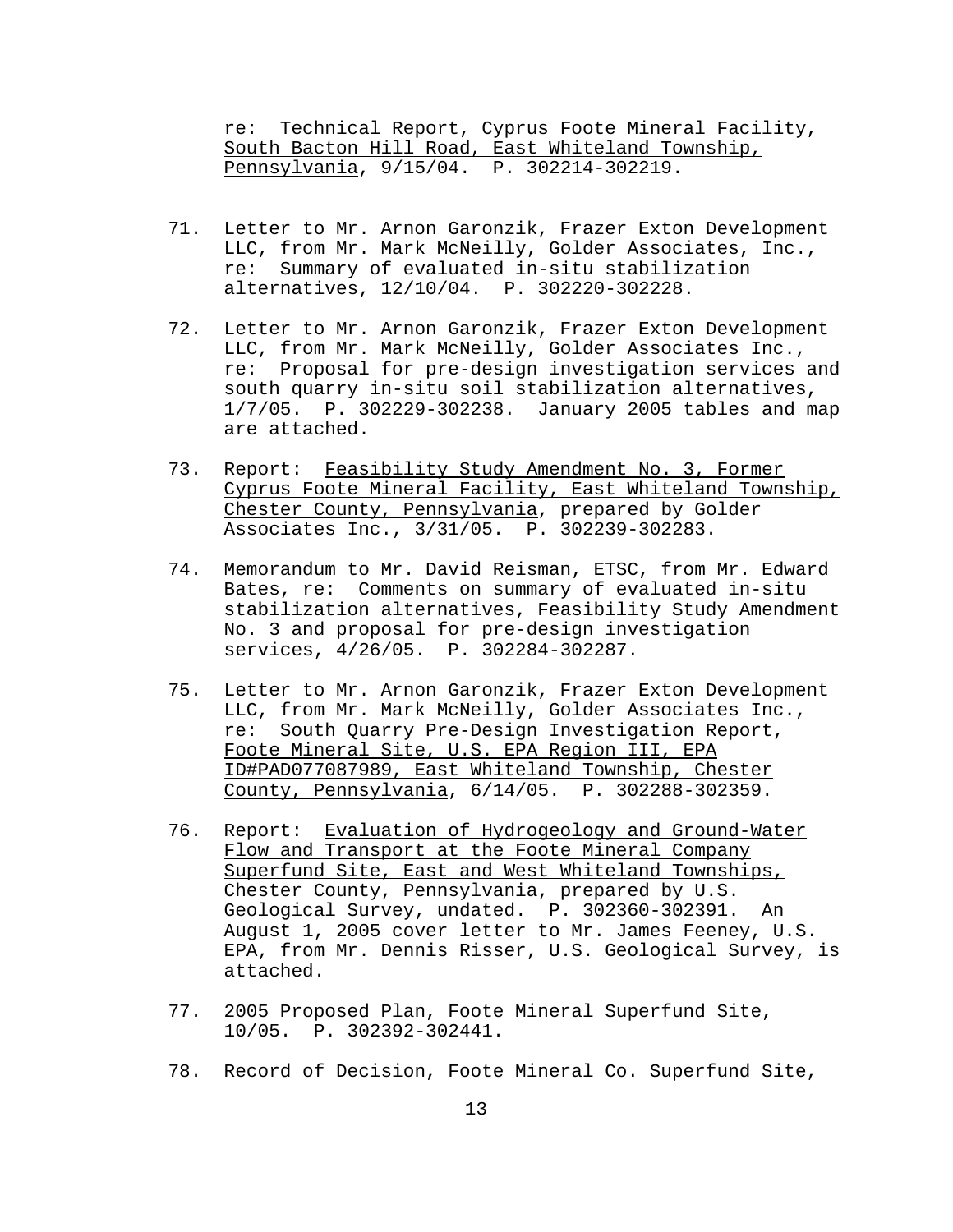3/31/06. P. 302442-302539.

- 79. Memorandum to Foote Mineral File, from Mr. Jim Feeney, U.S. EPA, re: Soil Screening Levels Recalculated for use as Cleanup Performance Standards in the Foote Mineral Record of Decision, 4/10/2006. Screening level in soil calculation sheets A1-1 through A1-19 are attached. P. 302540-302558.
- 80. Draft Explanation of Significant Differences, Foote Mineral Co. Superfund Site, 11/19/07. P. 302559- 302575.
- 81. PADEP Explanation of Significant Differences concurrence letter, Foote Mineral Co. Superfund Site, 4/8/08. P. 302576-302577.
- 82. Final Explanation of Significant Differences, Foote Mineral Co. Superfund Site, (undated). P. 302578- 302603.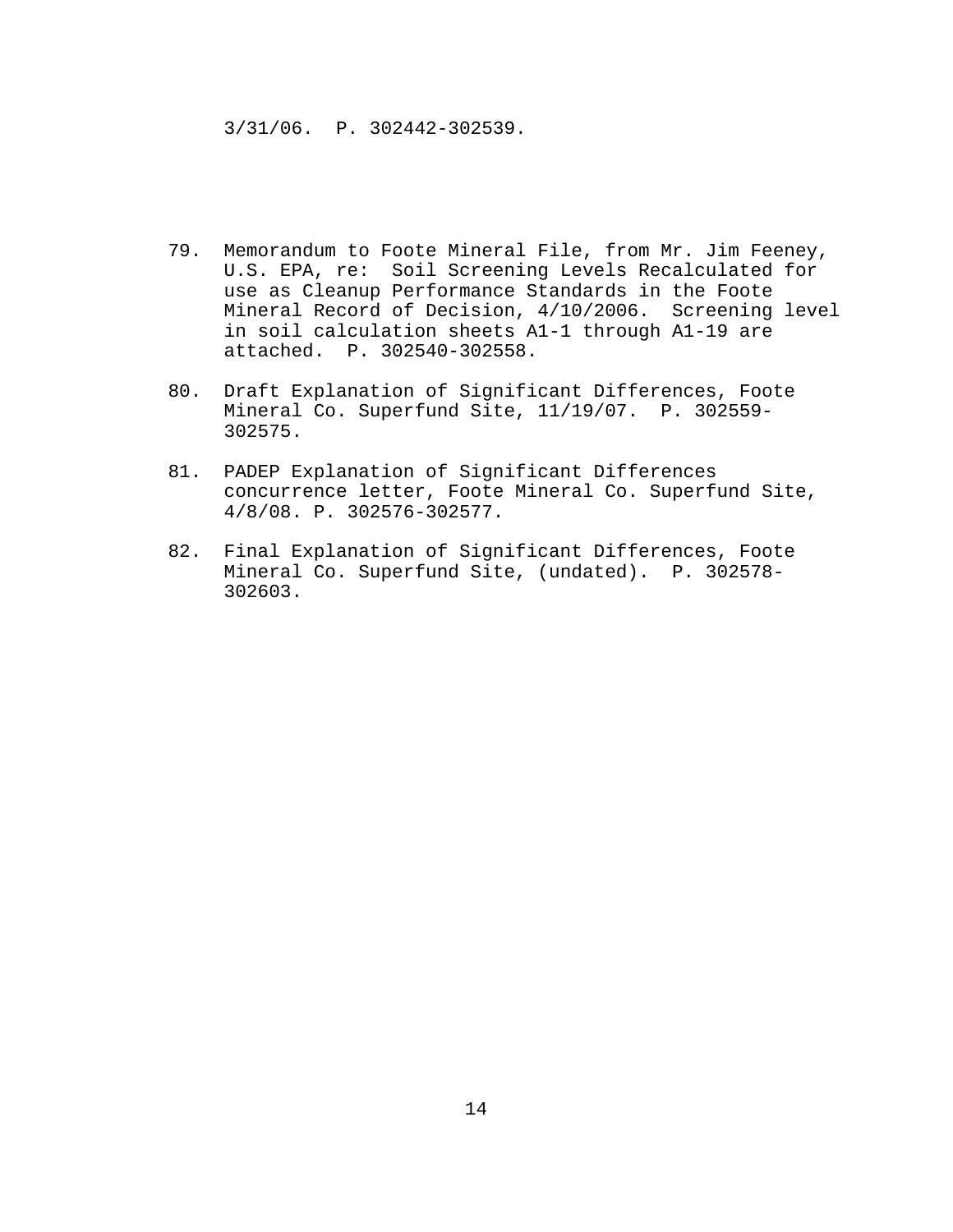### V. COMMUNITY INVOLVEMENT/CONGRESSIONAL CORRESPONDENCE

- 1. U.S. EPA Fact Sheet, re: Foote Mineral Co. Superfund Site, East Whiteland Township, Pennsylvania, 9/98. P. 500001-500004.
- 2. Electronic Mail Memorandum to Ms. Lisa Brown, U.S. EPA, from Mr. Jim Feeney, U.S. EPA, re: Transmittal of document containing general information on the Foote Mineral Site and update on other issues involving the Whiteland Township community, 3/13/03. P. 500005- 500006. The undated document is attached.
- 3. Transcript of Public Meeting Minutes, Foote Mineral Superfund Site, 8/11/03. P. 500007-500140.
- 4. Letter to Mr. James Feeney, U.S. EPA, from Mr. Arnon Garonzik, Frazer Exton Development LLC, re: Development of a portion of the site into a Continuing Care Retirement Community, 1/11/05. P. 500141-500143.
- 5. Letter to Mr. Abraham Ferdas, U.S. EPA, from Mr. Christopher Roe, Gollatz, Griffin and Ewing, re: Meeting request on behalf of East Whiteland Township, 7/18/05. P. 500144-500156. An undated article entitled,"Site cleanup plan is called feasible," and a September 7, 2004 memorandum to East Whiteland Township EAC Members from Mr. Christopher Roe, Gollatz, Griffin, and Ewing, regarding the revised update on presumptive remedies and principal threat wastes, are attached.
- 6. Letter to Mr. James Feeney, U.S. EPA, from Mr. Joseph Corrigan, East Whiteland Township, re: Request for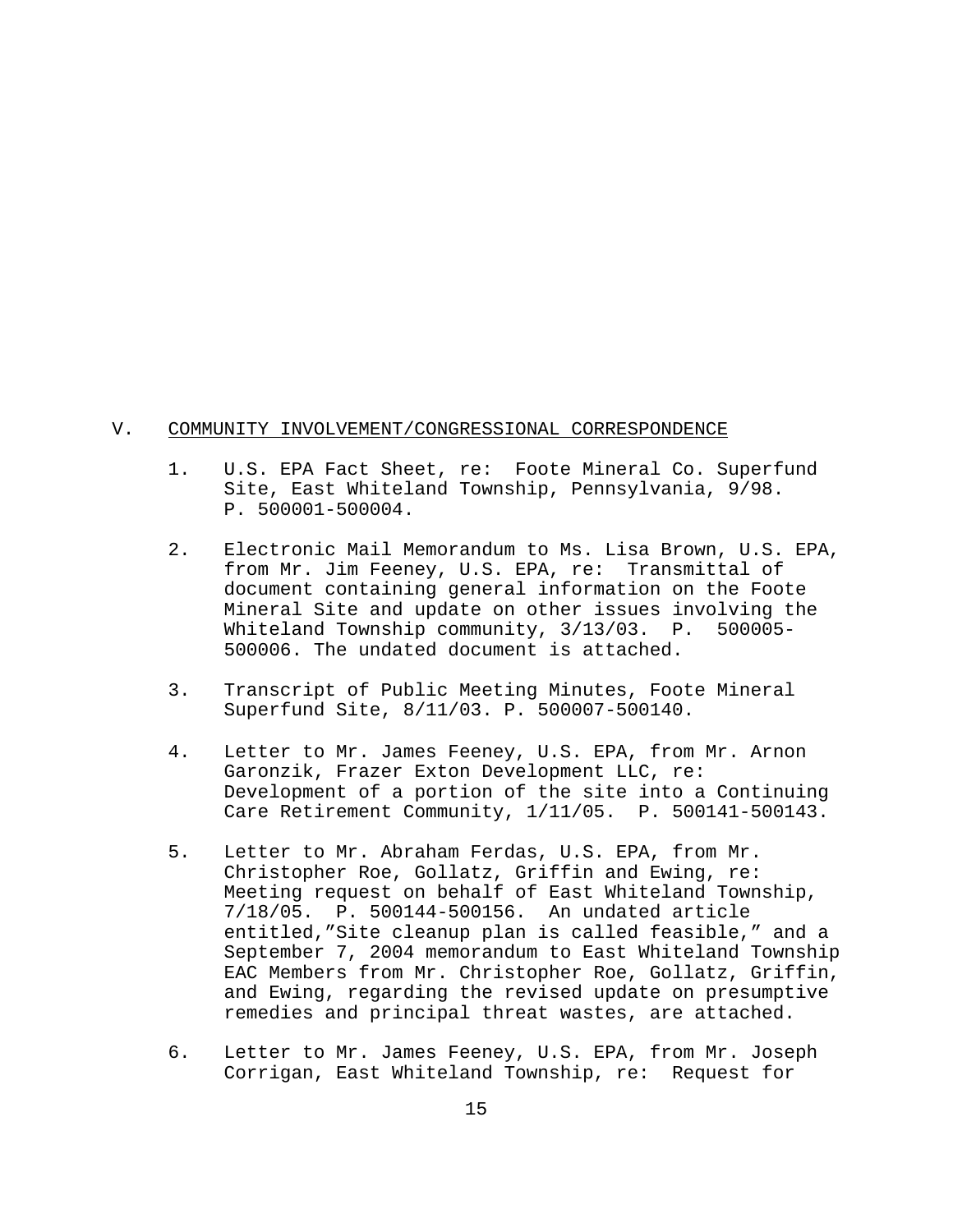extension of public comment period, 10/24/05. P. 500157-500158.

- 7. Letter to Mr. James Feeney, U.S. EPA, from Mr. Charles Baker, resident, re: Comments in support for the Proposed Remedial Action Plan, 10/25/05. P. 500159- 500159.
- 8. Letter to Mr. James Feeney, U.S. EPA, from Mr. Paul Dukes, resident, re: Comments in support for the Proposed Remedial Action Plan, 10/25/05. P. 500160- 500160.
- 9. Letter to Mr. James Feeney, U.S. EPA, from Mr. Robert Lambert, resident, re: Comments in support for the Proposed Remedial Action Plan, 10/25/05. P. 500161- 500161.
- 10. Letter to Mr. James Feeney, U.S. EPA, from Mr. Samuel and Mrs. Elizabeth Miran, residents, re: Comments in support for the Proposed Remedial Action Plan, 10/25/05. P. 500162-500162.
- 11. Letter to Mr. James Feeney, U.S. EPA, from Mr. Jim and Mrs. Phyllis Powers, residents, re: Comments in support for the Proposed Remedial Action Plan, 10/25/05. P. 500163-500163.
- 12. Letter to Mr. James Feeney, U.S. EPA, from Mr. Robert Fink, resident, re: Comments in support for the Proposed Remedial Action Plan, 10/25/05. P. 500164- 500164.
- 13. Letter to Mr. James Feeney, U.S. EPA, from Mr. LeRoy and Mrs. Harriet Sattler, residents, re: Comments in support for the Proposed Remedial Action Plan, 10/25/05. P. 500165-500165.
- 14. Letter to Mr. James Feeney, U.S. EPA, from Mrs. Harriet Whittaker, resident, re: Comments in support for the Proposed Remedial Action Plan, 10/25/05. P. 500166- 500166.
- 15. Letter to Mr. James Feeney, U.S. EPA, from Mr. Robert and Mrs. Janet Watson, residents, re: Comments in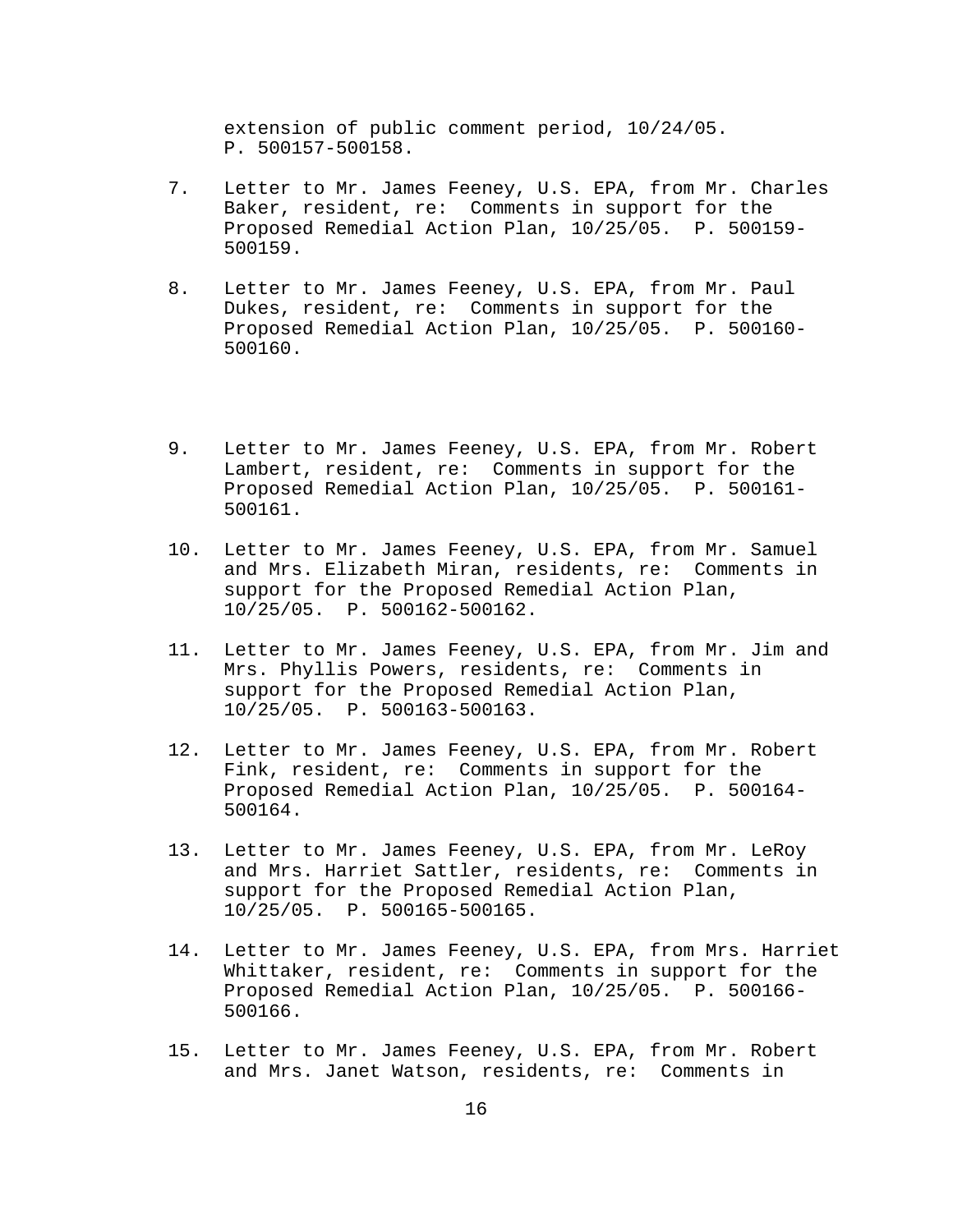support for the Proposed Remedial Action Plan, 10/26/05. P. 500167-500167.

- 16. Letter to Mr. James Feeney, U.S. EPA, from Mr. Donald Stonestrom, resident, re: Comments in support for the Proposed Remedial Action Plan, 10/26/05. P. 500168- 500168.
- 17. Letter to Mr. James Feeney, U.S. EPA, from Mr. Robert and Mrs. Louisa Young, residents, re: Comments in support for the Proposed Remedial Action Plan, 10/26/05. P. 500169-500169.
- 18. Memorandum to Mr. Brian Nishitani, U.S. EPA, from Mr. Christopher Roe, Fox Rothschild, re: Comments on Environmental Advisory Committee questions regarding the Proposed Remedial Action Plan, 10/26/05. P. 500170-500174. A cover memorandum is attached.
- 19. Letter to Mr. James Feeney, U.S. EPA, from Mrs. Ann Sullivan, resident, re: Comments in support for the Proposed Remedial Action Plan, 10/27/05. P. 500175- 500175.
- 20. Transcript from proposed cleanup hearing for the Foote Mineral Superfund Site, 10/27/05. P. 500176-500277.
- 21. Letter to Mr. James Feeney, U.S. EPA, from Ms. Carolyn Hunt, resident, re: Comments in support for the Proposed Remedial Action Plan, 10/28/05. P. 500278- 500278.
- 22. Letter to Ms. Wendy Jastremski, U.S. EPA, from Mr. George Irwin, resident, re: Comments on the Proposed Remedial Action Plan, 11/2/05. P. 500279-500280.
- 23. Letter to Ms. Wendy Jastremski, U.S. EPA, from Ms. Christine Smeltzer, West Whiteland Township, re: Comments on request for finalization of the Proposed Remedial Action Plan, 11/10/05. P. 500281-500282.
- 24. Letter to Mr. James Feeney, U.S. EPA, from Mr. Terry Woodman, East Whiteland Township, re: Comments on the Proposed Remedial Action Plan, 12/9/05. P. 500283-